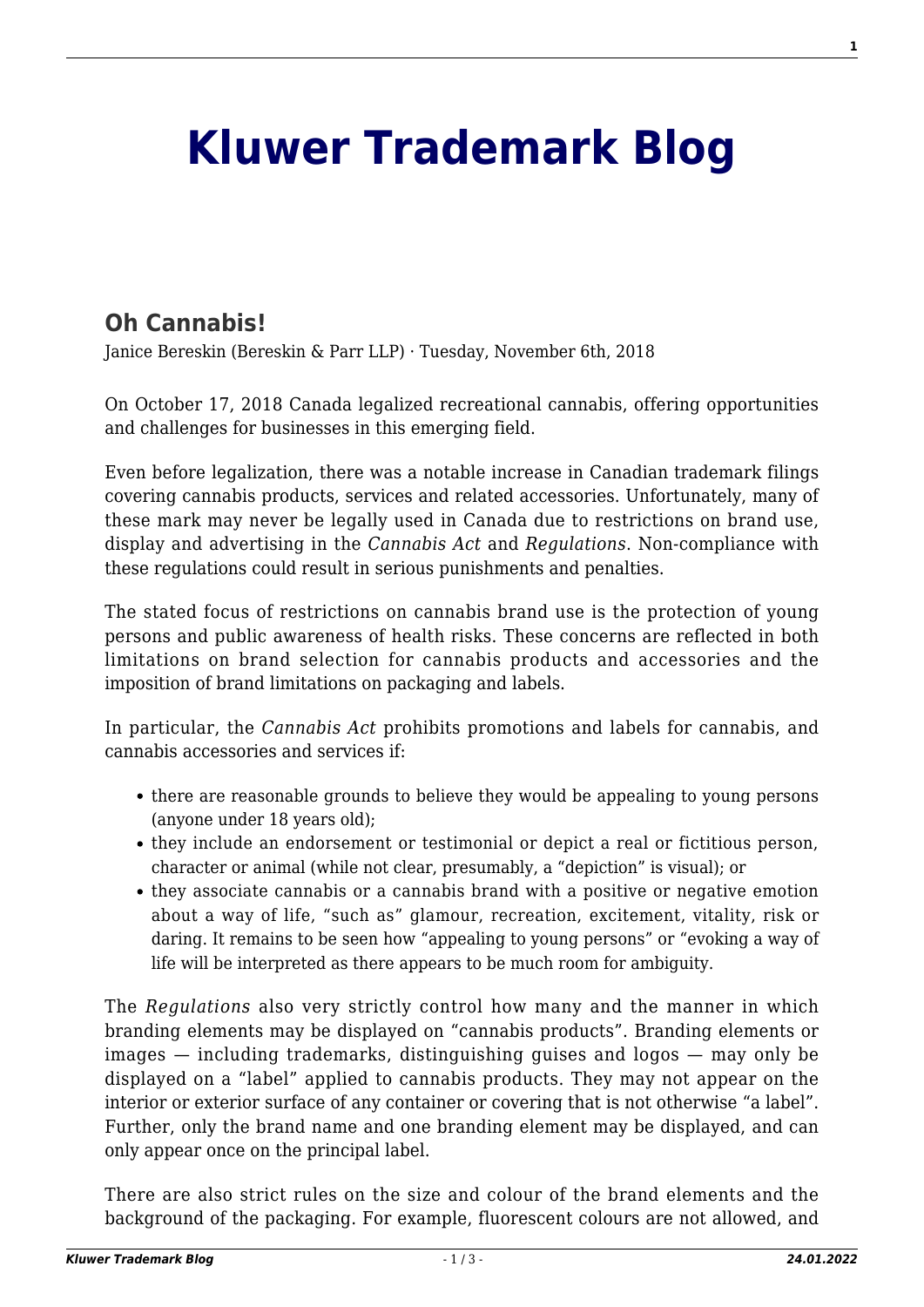brand elements must be both smaller than, and in contrasting colours to, the required cannabis symbol and health warnings.

Use of cannabis brands on "things" is also regulated – with the same concerns regarding appeal to youth and evoking emotions, including glamour, excitement or daring. What will this mean in practice? Can a cannabis company or licensee sell tshirts and caps marked with the cannabis brand, or put a cannabis brand on a skateboard? Probably not — as these items are commonly associated with, and appealing to, young persons and a "way of life".

Despite the numerous restrictions, there are many reasons to register a trademark for cannabis goods and services in Canada. A registration provides exclusive rights to use the mark across Canada for the registered goods and services, and may become a valuable business asset. Once filed, a claim to rights appears on the searchable Register, possibly deterring encroachment from others, and potentially affecting examination of other applications.

Marks that are otherwise registrable under the *Trademarks Act* might not comply with *Cannabis Act* brand restrictions. In anticipation of a huge demand for cannabis products, thousands of trademark applications have been filed for cannabis goods/services, including many that would seem to offend cannabis branding restrictions. However, the Canadian Intellectual Property Office (CIPO) has informally announced that it does not intend to examine applications for compliance with the *Cannabis Act*, with the result that many marks can never be legally used, cannot be enforced, and may also be vulnerable to challenge during an opposition.

Brand restrictions will impact the development of brand reputation, which in turn affects consumer decision-making, as well as the scope of protection for and enforcement of cannabis marks. Particularly in this early stage of legalization, strict branding rules impede the ability of new companies to easily distinguish themselves from their competitors. To help marketers and companies be compliant and effective, the Canadian Marketing Association has released a Guide on Permitted Cannabis Marketing Activities. However, this document is an industry guideline — not a government publication — and there remains uncertainty as to whether conduct might be "offside" the government rules. Many companies are already pressing the Government for more guidance, and leniency, on brand usage. Until then, cannabis companies should exercise caution, and seek legal guidance on brand use and promotion.

*To make sure you do not miss out on regular updates from the Kluwer Trademark Blog, please subscribe [here](http://trademarkblog.kluweriplaw.com/newsletter/).*